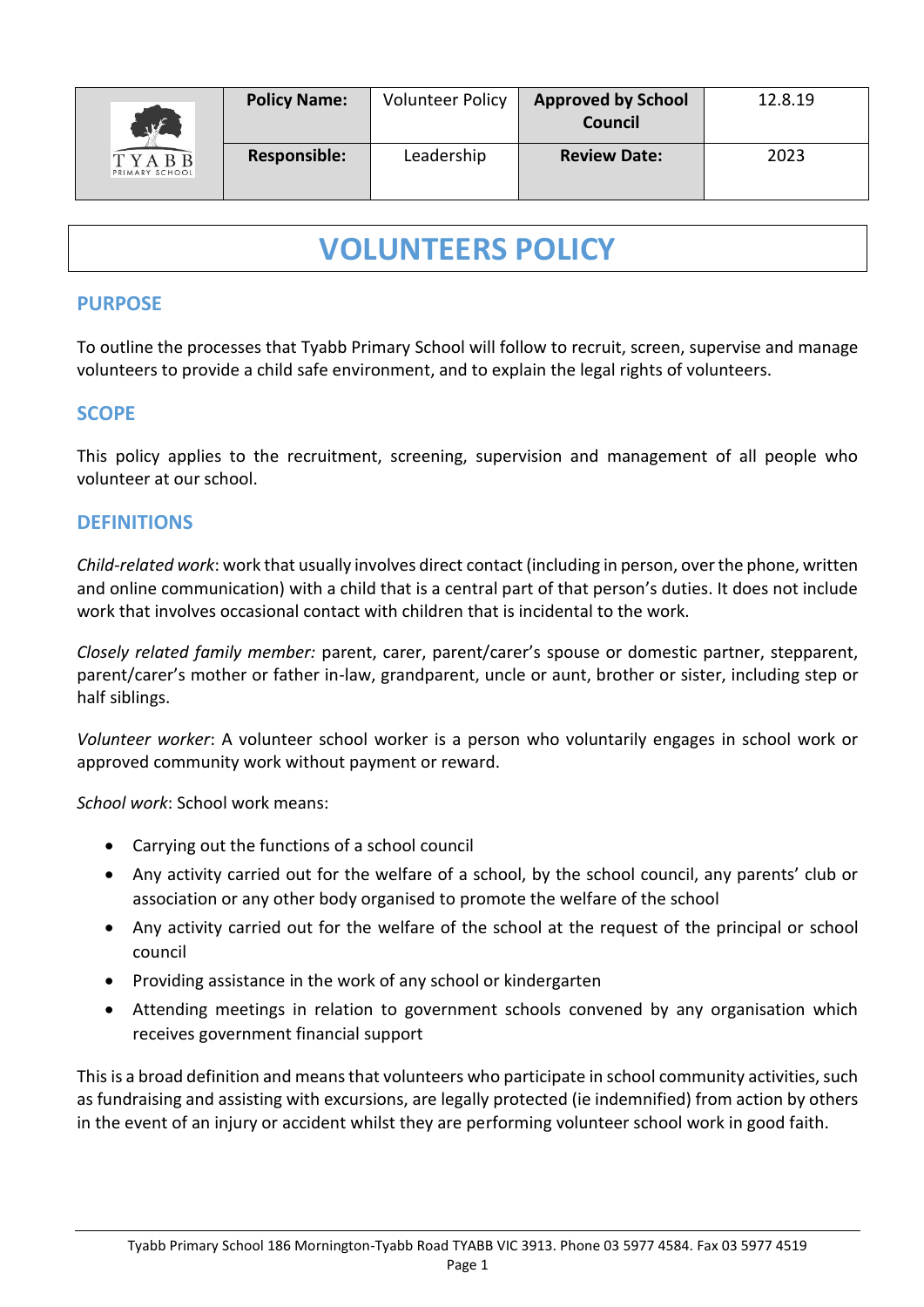# **POLICY**

Tyabb Primary School is committed to implementing and following practices which protect the safety and wellbeing of children and our staff and volunteers. Tyabb Primary School recognises the valuable contribution that volunteers provide to our school community and the work that we do.

The procedures set out below are designed to ensure that Tyabb Primary School's volunteers are suitable to work with children and are well-placed to make a positive contribution to our school community.

#### **Becoming a volunteer**

Members of our school community who would like to volunteer are encouraged to approach their child's classroom teacher or relevant staff member.

#### **Suitability checks including Working with Children Checks**

**Note:** The *Working With Children Act 2005* (Vic) only sets out the minimum requirements for WWC Checks. The Child Safe Standards are another law relevant to schools that requires appropriate screening measures/suitability checks to be undertaken in relation to volunteers and visitors. To ensure compliance with both pieces of legislation and Department policy, schools may choose to go above the minimum requirements under the WWC Act, depending on the nature and risk of the activities the volunteer will be engaged in.

#### **Working with students**

Tyabb Primary School values the many volunteers that assist in our classrooms /with sports events/camps/excursions/school concerts/other events and programs. To ensure that we are meeting our legal obligations under the *Working With Children Act 2005* (Vic) and the Child Safe Standards, Tyabb Primary School is required to undertake suitability checks which may include a Working With Children Check, proof of identity, work history involving children and/or reference checks.

Considering our legal obligations, and our commitment to ensuring that Tyabb Primary School is a child safe environment, we will require volunteers to obtain a WWC Check and produce their valid card to the office for verification in the following circumstances:

- **Volunteers who are not parent/family members** of any student at the school are required to have a WWC Check if they are engaged in child-related work regardless of whether they are being supervised.
- **Parent/family volunteers** who are assisting with any classroom or school activities involving direct contact with children in circumstances where the volunteer's child is **not** participating or does not ordinarily participate in the activity.
- **Parent/family volunteers** who assist with excursions (including swimming), camps and similar events, regardless of whether their own child is participating or not.
- **Parent/family volunteers** who regularly assist in school activities, regardless of whether their own child is participating or not.
- **Parent/community School Council members** sitting on School Council with student School Council members, regardless of whether their own child is a student member or not.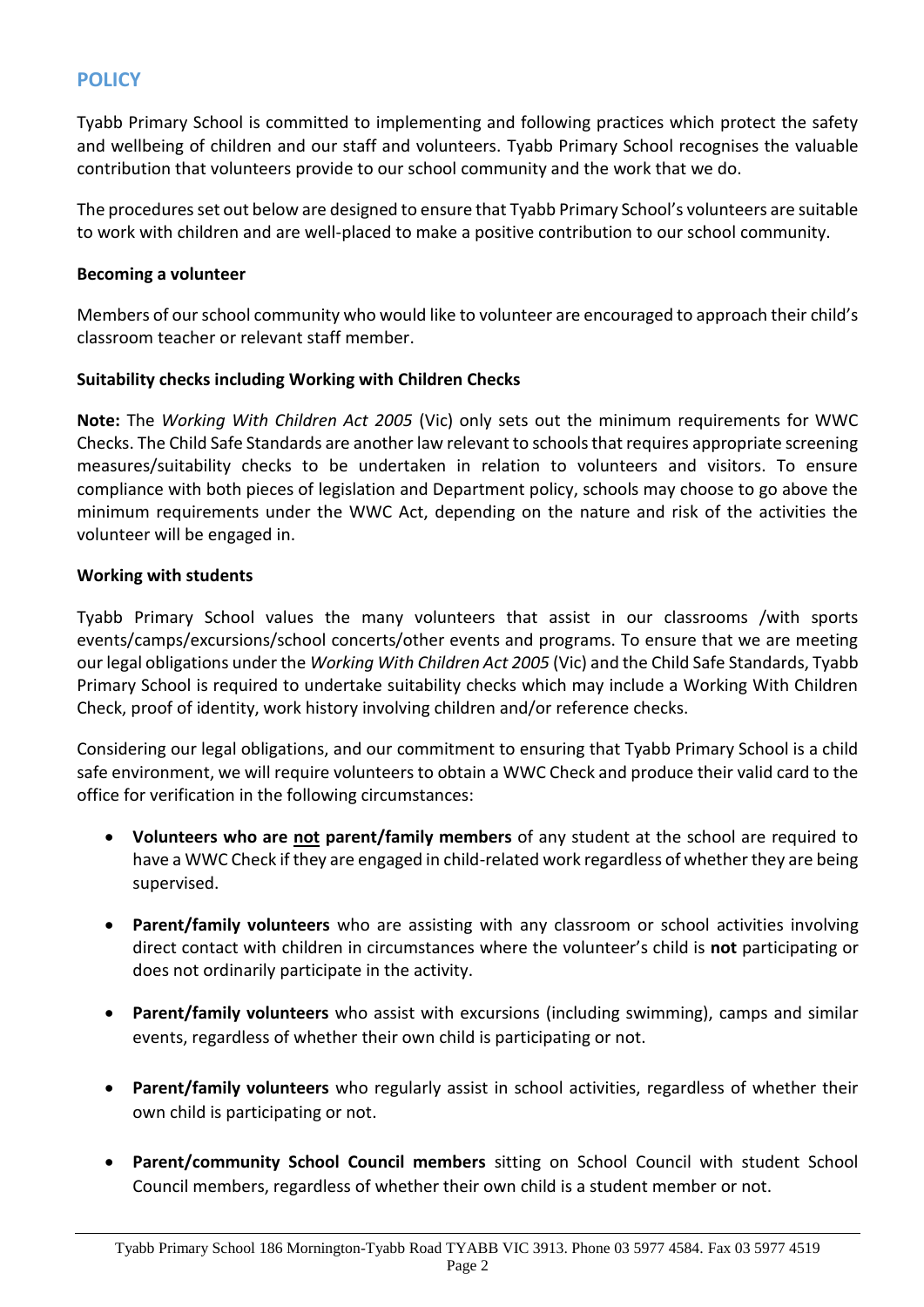In addition, depending on the nature of the volunteer work, our school may ask the volunteer to provide other suitability checks at its discretion (for example, references, work history involving children and/or qualifications). Proof of identity may also be required in some circumstances.

#### **Non child-related work**

On some occasions, parents and other members of the school community may volunteer to do work that is not child-related. For example, volunteering on the weekend for gardening, maintenance, parents and friends club coordination, school council, participating in sub-committees of school council, fete coordination, other fundraising groups that meet in the evenings during which children will not be, or would not reasonably be expected to be present.

Volunteers for this type of work are not required to have Working with Children or other suitability checks as they are not engaged in child-related work and children are not generally present during these activities. However, Tyabb Primary School reserves the right to undertake suitability checks, including proof of identity, Working with Children Checks, at its discretion if considered necessary for any particular activities or circumstances.

## **Management and supervision**

Volunteer workers will be expected to comply with any reasonable direction of the principal (or their nominee). This will include the requirement to follow our school's policies, including, but not limited to our Child Safety Policy / Statement of Commitment to Child Safety and our Child Safety Code of Conduct.

Volunteer workers will also be expected to act consistently with Department of Education and Training policies, to the extent that they apply to volunteer workers, including the Department's policies relating to Equal Opportunity and Anti-Discrimination, Sexual Harassment and Workplace Bullying.

The principal has the discretion to make a decision about the ongoing suitability of a volunteer worker and may determine at any time whether or not a person is suitable to volunteer at Tyabb Primary School.

Tyabb Primary School will provide any appropriate induction and/or training for all volunteer workers. The principal (or their nominee) will determine what induction and/or training is necessary depending on what type of work the volunteer will be engaged in.

All volunteers will be provided induction in relation to Tyabb Primary School's child safety practices, including reporting obligations and procedures. Our school has a Child Safety Reporting Obligations Policy (including Mandatory Reporting) which all staff and volunteers should be aware of.

The principal (or their nominee) will determine what supervision, if any, of volunteers is required for the type of work being performed.

## **Compensation**

## *Personal injury*

Volunteer workers are covered by the Department of Education and Training's Workers Compensation Policy if they suffer personal injury in the course of engaging in school work.